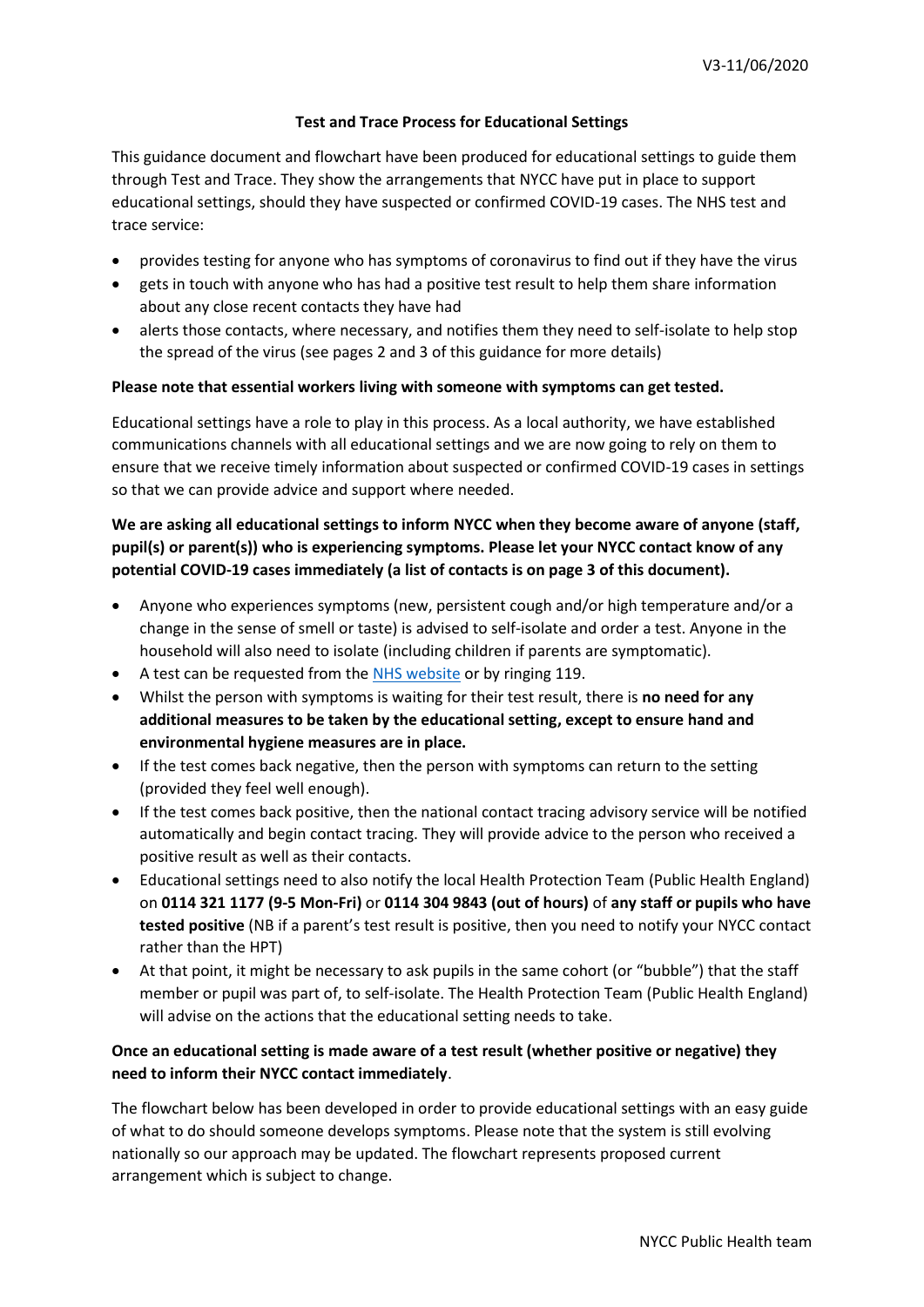

## Useful Links:

- [NHS Test and Trace: how it works](https://www.gov.uk/guidance/nhs-test-and-trace-how-it-works)
- [NHS test and trace: workplace guidance](https://www.gov.uk/guidance/nhs-test-and-trace-workplace-guidance?utm_source=3ad1e505-7776-4963-b366-f718239cf904&utm_medium=email&utm_campaign=govuk-notifications&utm_content=immediate#contact-tracing-contact-with-co-workers)
- [Guidance for contacts of people with possible or confirmed coronavirus \(COVID-19\) infection](https://www.gov.uk/government/publications/guidance-for-contacts-of-people-with-possible-or-confirmed-coronavirus-covid-19-infection-who-do-not-live-with-the-person/guidance-for-contacts-of-people-with-possible-or-confirmed-coronavirus-covid-19-infection-who-do-not-live-with-the-person#do-the-people-i-live-with-also-need-to-self-isolate-at-home-with-me-for-14-days)  [who do not live with the person](https://www.gov.uk/government/publications/guidance-for-contacts-of-people-with-possible-or-confirmed-coronavirus-covid-19-infection-who-do-not-live-with-the-person/guidance-for-contacts-of-people-with-possible-or-confirmed-coronavirus-covid-19-infection-who-do-not-live-with-the-person#do-the-people-i-live-with-also-need-to-self-isolate-at-home-with-me-for-14-days)